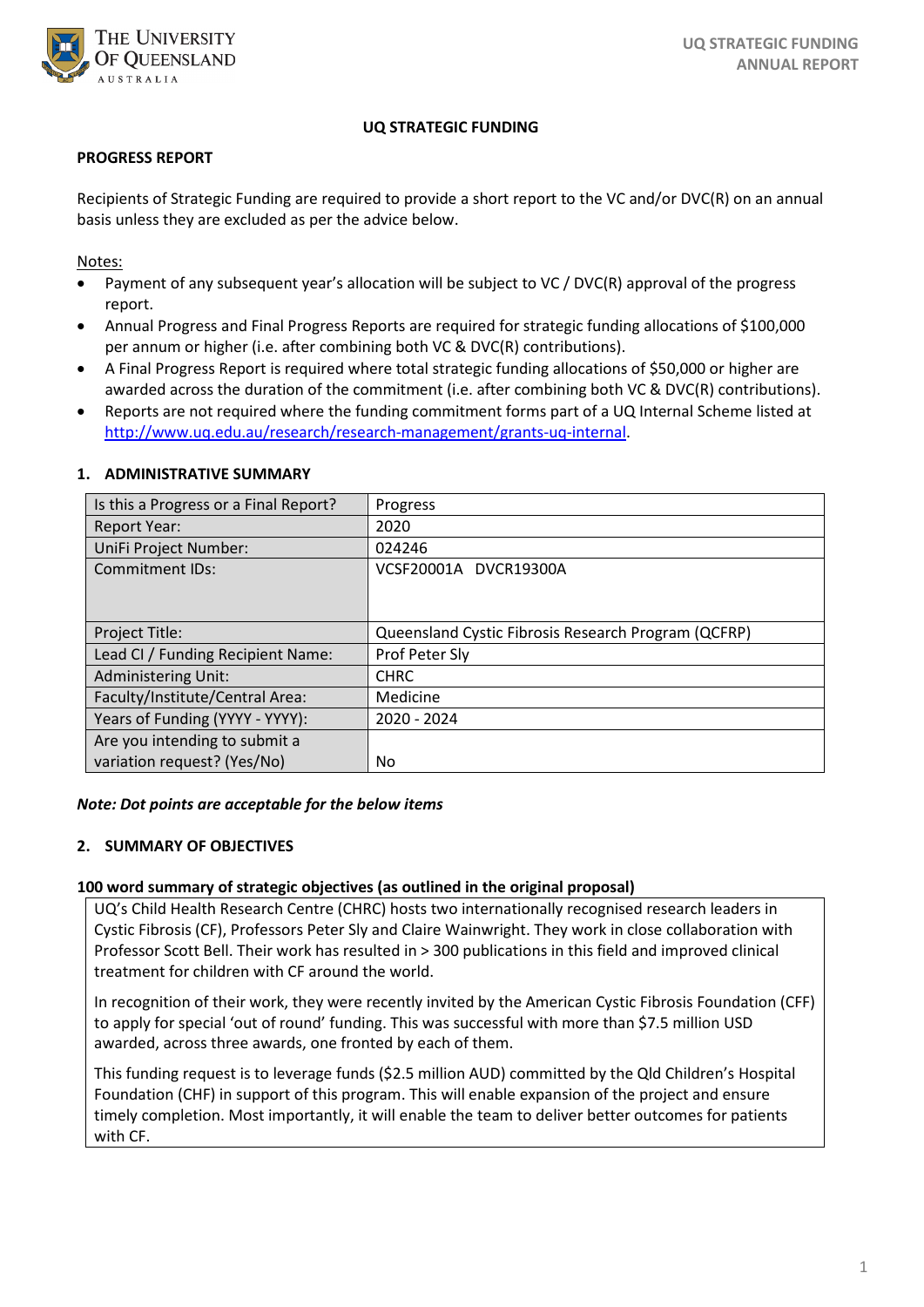

# **3. STATEMENT ON PROGRESS/OUTCOMES**

## **How have you progressed towards your stated objectives to date?**

All three components of the program have commenced and are progressing satisfactorily.

# **1. Early Life Origins of CF Lung Disease (ELO):**

# (1) *The scope of work accomplished during the year*:

Clinical research database: the project required a new clinical research database to be constructed in RedCap. This includes detailed demographic and environmental data; CF complications and treatment, symptomatology and acute pulmonary exacerbations. This task has been completed and the database is live and in use.

# (2) *The progress of training or work in clinic*:

Recruitment and collection of data has been severely impacted by the Covid-19 pandemic. CF clinics were closed and many assessments done remotely by telehealth. Despite this we have managed to recruit 154 children from the QCH CF clinic.

Training: Our lung function post-doctoral scientist has received training and certification in the Multiple Breath Washout / Lung Clearance Index and Oscillometry / Intra-breath Oscillometry techniques.

# (3) *Research progress*:

To overcome the slow data collection, we have taken advantage of the longitudinal data available from the CF FAB study (ACTRN12613000778785), a follow-up of the Australasian Cystic Fibrosis Bronchoalveolar Lavage (ACFBAL) study. This was a randomised clinical trial conducted in Australia and New Zealand between 1999 and 2009 to determine the safety and utility of bronchoalveolar lavage (BAL)-directed treatment of an acute exacerbation during the first 5-years of life, thereby reducing *P. aeruginosa* infection and preventing bronchiectasis in young children with CF (ACTRN0126050006656635). These data have been used to develop the statistical methods to be used with the Early Life Origins of CF Lung Disease (ELO) data to examine trajectories in lung function and the factors associated with loss of lung function. Children from the QCH clinic participated in ACFBAL and CF FAB and these have been recruited into ELO.

*Results:* Lung function data were available for 110 children who participated in ACFBAL and CF-FAB studies. Lung function was available for 99 children on the first visit (CF-FAB1) and for 97 on the second visit (CF-FAB2), with 86 providing lung function on both visits. Participants were in early childhood at the end of ACFBAL [mean 5.1-years (SD 0.2)], in late childhood to early adolescence at the beginning of CF-FAB [mean 12.8-years (SD 1.5)] and in mid to late adolescence at the end of CF-FAB [mean 14.6 years (SD 1.6)]. Mean lung function shows a progressive fall from the end of ACFBAL to the end of CF-FAB for FEV<sub>1</sub>/FVC%, FEV<sub>1</sub> and FEF<sub>25-75</sub> (all p<0.001), but not for FVC (p=0.83)

# *Factors present at 5-years of age predicting spirometry in adolescence*

ACFBAL spirometry and presence of NE activity and *Aspergillus* in BAL were the variables with the strongest associations. The best multivariable model to predict FEV<sub>1</sub>/FVC% (Table 3) contained two ACFBAL variables: spirometry 5-years (FEF<sub>25-75</sub> p<0.001) and *Aspergillus* in BAL (p=0.01) (Table 4). Using this model to predict the other spirometry outcomes in adolescence, expressed as Z-scores, yielded similar results, although the levels of statistical significance varied.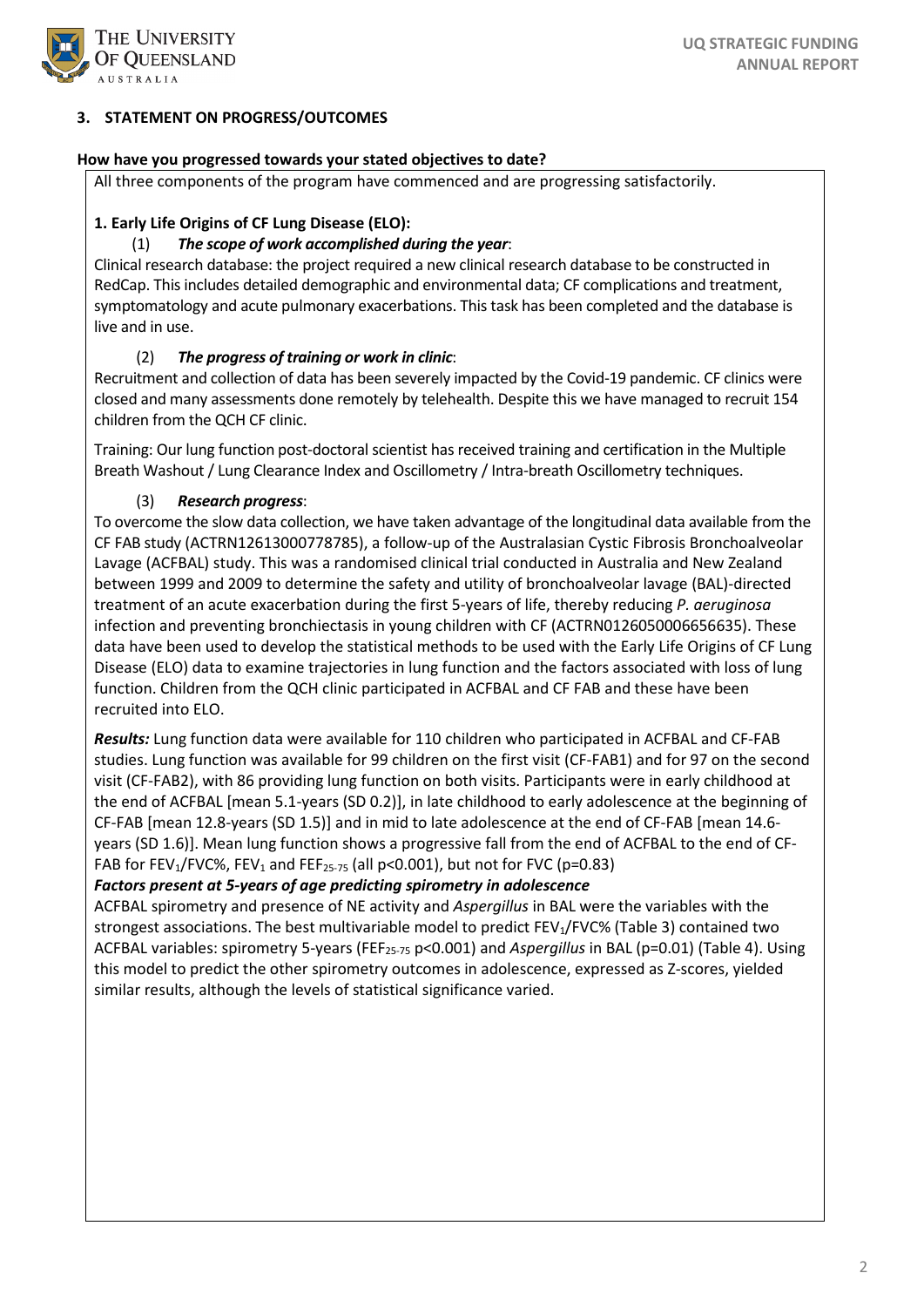

# **2. FORMaT Trial:**

- Focus on establishing the conduct and regulatory processes of the trial across the international sites including development of the FORMaT Trial Master File documentation.
- EudraCT number granted to the Brisbane FORMaT Trial Management Team (TMT) will be used in submission of regulatory applications for the trial in all European sites.
- Drafted the first version of the Clinical Trials Application (CTA) for Denmark currently awaiting the local Danish sponsor/legal representative and pharmacy team. The CTA will provide further guidance for the process of obtaining the required information for each FORMaT investigational medicinal product (IMP) from the recommended local site pharmacy references to complete the required fields within the CTA.
- Drafted the FORMaT Pharmacovigilance and Safety Plan for European sites which includes the gold standard definitions of all safety events. Specific reporting templates are included in the plan where available and the relevant stakeholder, committees and other governing body's contact and report submission details have been included to ensure notification and reporting processes are documented for all parties.
- Established the FORMaT Drug Safety Monitoring Board (DSMB) charter which acknowledges the inclusion of two additional DSMB members. The Brisbane TMT are collaborating with the FORMaT Trial Database Management Team at the Murdoch Children's Research Institute (MCRI) to develop the FORMaT Safety Database (SD). The FORMaT Safety Database will import all adverse events possibly- to definitely- related to the FORMaT IMPs which are reported during the trial in real time. The FORMaT Safety Database will allow the FORMaT Pharmacovigilance Team to categorise the adverse events (AEs) based on the Common Terminology and Categorisation of Adverse Events (CTCAE). The FORMaT Safety Database will also generate deidentified serious adverse event (SAE) reports for all events that require expedited and batched reporting to FORMaT Site Principle Investigators (PIs), relevant governing bodies in accordance with the reporting procedures outlined in the FORMaT Pharmacovigilance and Safety Plan.
- The FORMaT Trial Monitoring Plan has been drafted, a risk assessment has undertaken and identified risks have been addressed where possible. The plan will be used provide a clear procedure to local European FORMaT Trial Project Managers undertaking trial monitoring with the oversight and extensive support of the Brisbane FORMaT Trial Management Team.
- Developed a database in REDCap, including complex statistical modelling and design of randomization programming.
- Trial website is being drafted and will have two portal functions. One providing lay information to potential participants as well as participants who are enrolled in the study, the other having an Investigator-only portal
- Opened two Australian sites both located in Brisbane, Queensland The Prince Charles Hospital (adults) and Queensland Children's Hospital (pediatrics) - and recruited one participant to the Interventional Program (although these sites are not funded by CFF).
- The FORMaT Trial had anticipated that more Australian sites would be open at this time however, the current COVID-19 pandemic has impacted on these plans.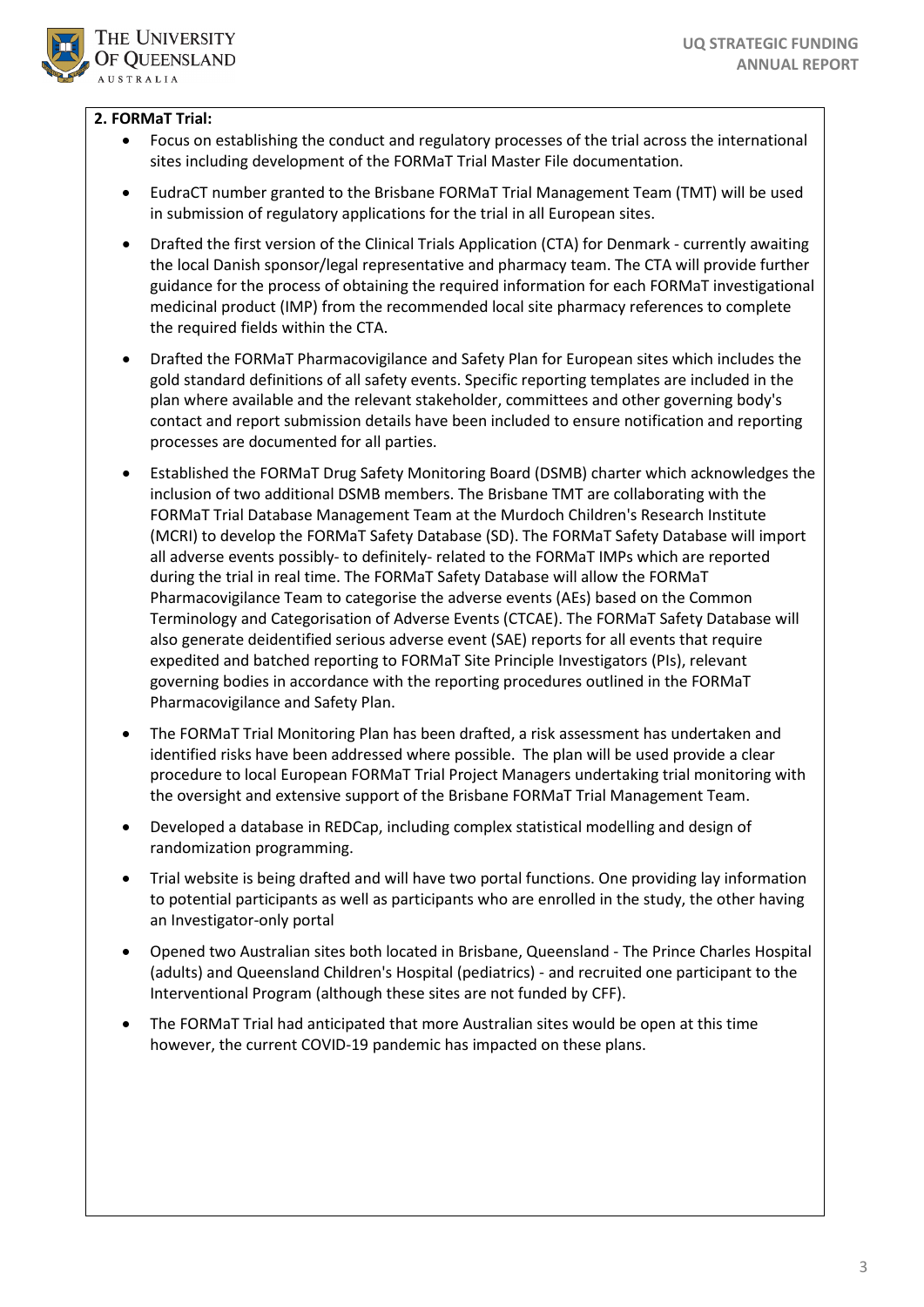

### **3. NTM infection in cystic fibrosis: acquisition and transmission**

**To date** the NTM program has concentrated in obtaining the necessary permissions and agreements involving: UQ, QUT, Metro North Hospital and Health Service (TPCH), and The South Australian Health and Medical Research Institute. Covid-19 has caused significant delays in establishing the program. In Q2/3 2020 we have made significant progress with studies 1 & 2 and have undertaken preliminary work to allow study 3 to commence in 2021.

- Study 1: We have obtained 45 historical NTM samples stored at the Queensland Mycobacterial Reference Laboratory and full genome sequencing is underway.
- Study 2: Agreements have been reached to obtained water samples for NTM culture, which will commence in Q1 2021.
- Study 3: To commence in 2021.
- •

## **4. EXPECTATIONS FOR COMING YEAR (not applicable for Final Reports)**

#### **How do you expect to use your funding allocation for the coming year?**

The funding allocation for 2021 will follow the initial proposal. This covers mainly gaps in staff funding and allows additional positions not covered by CFF or CHF funds.